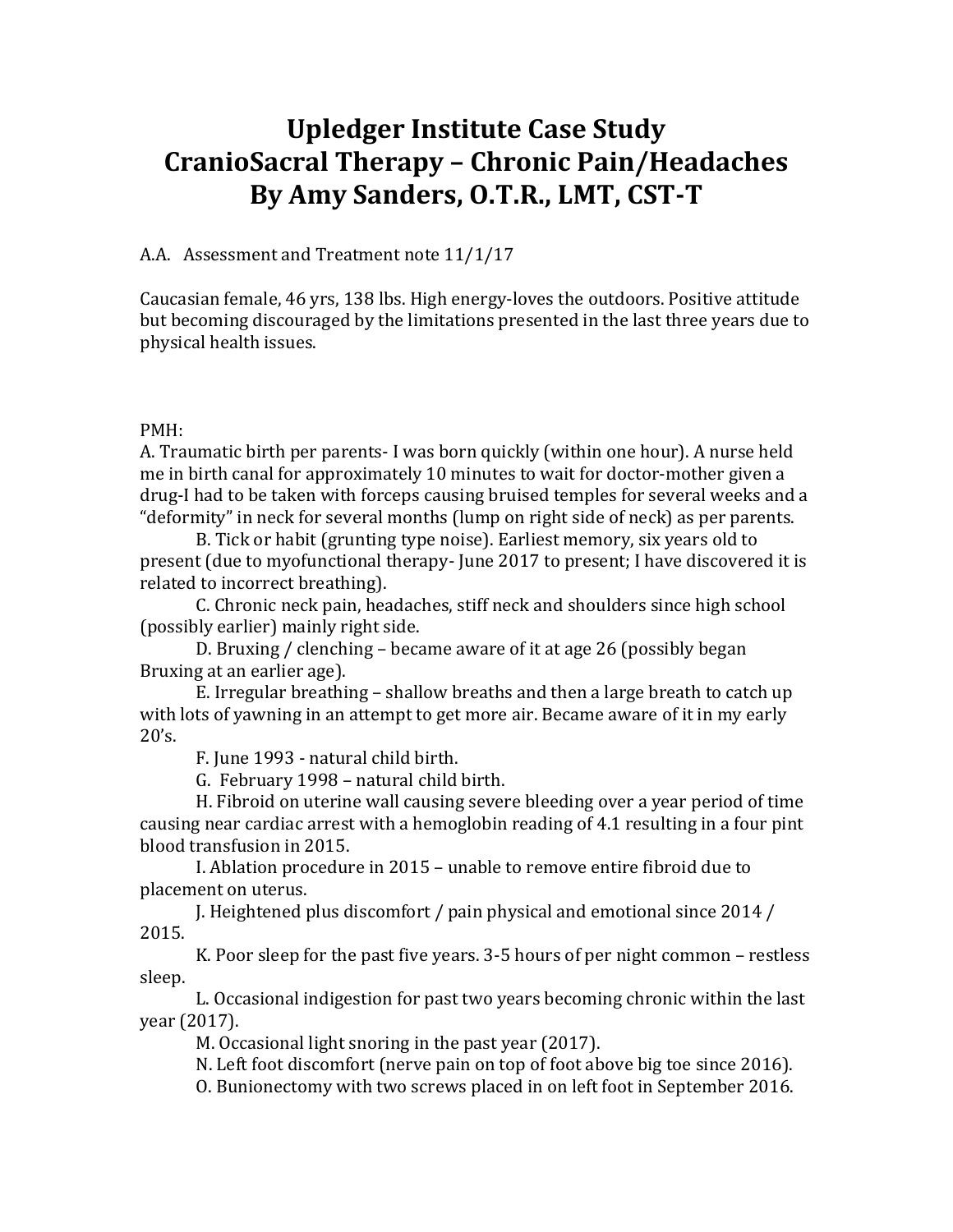P. Never pain not resolved with Bunionectomy – slowly returned with additional pain in a bone in big toe limiting function (unable to walk any distance at a time, run, jump, stand on tip toes, squat using toes, etc...).

Q. lingual Frenectomy with myofunctional therapy June 2017.

\*\*Note (symptoms improved since treatment):

See: B. Tick / Habit

C. Chronic pain / Stiffness

D. Bruxing / Clenching

E. Irregular Breathing

I. Poor sleep

J. Indigestion

K. Snoring

 R. Screws from Bunionectomy removed from left foot one year post bunionectomy surgery September 2017. Cortisone shot given for nerve pain. Screws were 2 mm too long into ball of foot limiting function.

S. Frenectomy revision September 2017. Above symptoms still improved.

 T. Reinjured left food by kicking an object. Increased swelling and pain in left foot with aching big toe November 2017 - cortisone shot.

Therapeutic Assessment:

At rest, pt. reports tongue is numb from  $\frac{1}{2}$  way to tip, sense of taste is dulled, and with protrusion feels like burning and pulling back in with nerve pain with tethers attached. Concentrated on L side.

Tongue is functionally unable to protrude without this tightness Tongue on the spot 32 mm

Max open 46mm

Cervical pain R greater than Left AROM Sidebend R 28 L 36 Flexion 33 Extension 58 Rotation L72 R 70 Thoracic spine Rotation difficult and painful bilaterally

Low back pain Sitting office work, aches 2-3 constant Right greater than Left

L foot pain post surgery

Recent cortisone shot, Scar tissue post surgery and orthotics Unable to run jump squat tip toe and normal heel to toe gait.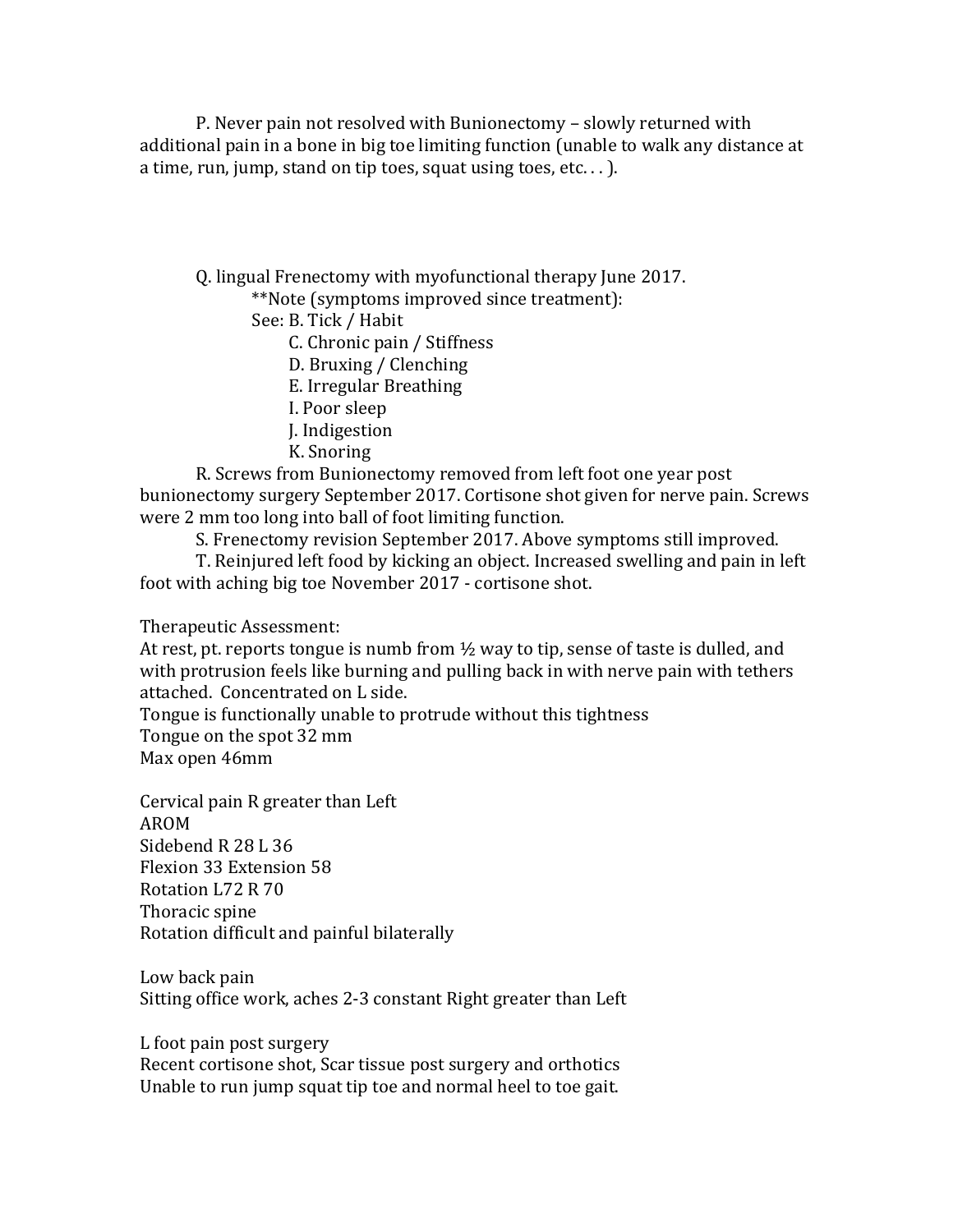### 11/1/17 Treatment note

Treatment note 60 minute session

Pt is tearful and noted limping today as she reported hitting her recent surgical L foot on a heater at home.

Noted R anterior Pelvic rotation, inflamed L foot dorsum.

Arced to R pelvis. Pelvic diaphragm release with noted R iliacus restriction, she felt release into her posterior R SI joint. As release occurs client is tearful with expression of difficultly standing in surgery at work and body pain throughout. Released to plantar surface of L foot with client expression her vision of cord like guitar strings running to distal Metacarpal of big toe. She said her toe had a word of expression of "pain" with emotional releasing during session. Pt felt release all the way into her cheeks and overall exhaustion of emotionality after treatment. She was able to weight bear and ambulate functionally after treatment.

## Treatment note 11/15/17

### 75 minute session today

Arced to R neck. Thoracic inlet release with focused release on R subclavicular area anteriorly and mid scapular pull posteriorly. Client reported this is an area that "seizes up" frequently. Pt reported awareness from this space into R spine and Lower back.

Hyoid release with noted tension R greater than L and tingling noted throughout neck and face during release.

Client remembered walking into a trophy chest corner in elementary school and being knocked out with blood coming out of her parietal area of her head.

As treatment progresses she reports feeling the sensation of falling today. The body leads to Occipital Cranial base by reporting of tension at the base of the

skull. OCB sustained release with maximal compression and noted rotation of C1 and C2 anteriorly on R.

Gentle dural traction with C2 C3 segmental relases focused on dural tube. Dialoging around visualizing the spaces of tension and checking in with the inner physician. Temporal releases with instruction for home program self care. Instructed on self thoracic inlet release, and hyoid release with gentle hand placement over site for opening and improved body connection/awareness. Session ended with instruction for body listening and good self care for the next week. Client reported feeling lighter and relaxed with less cervical pain.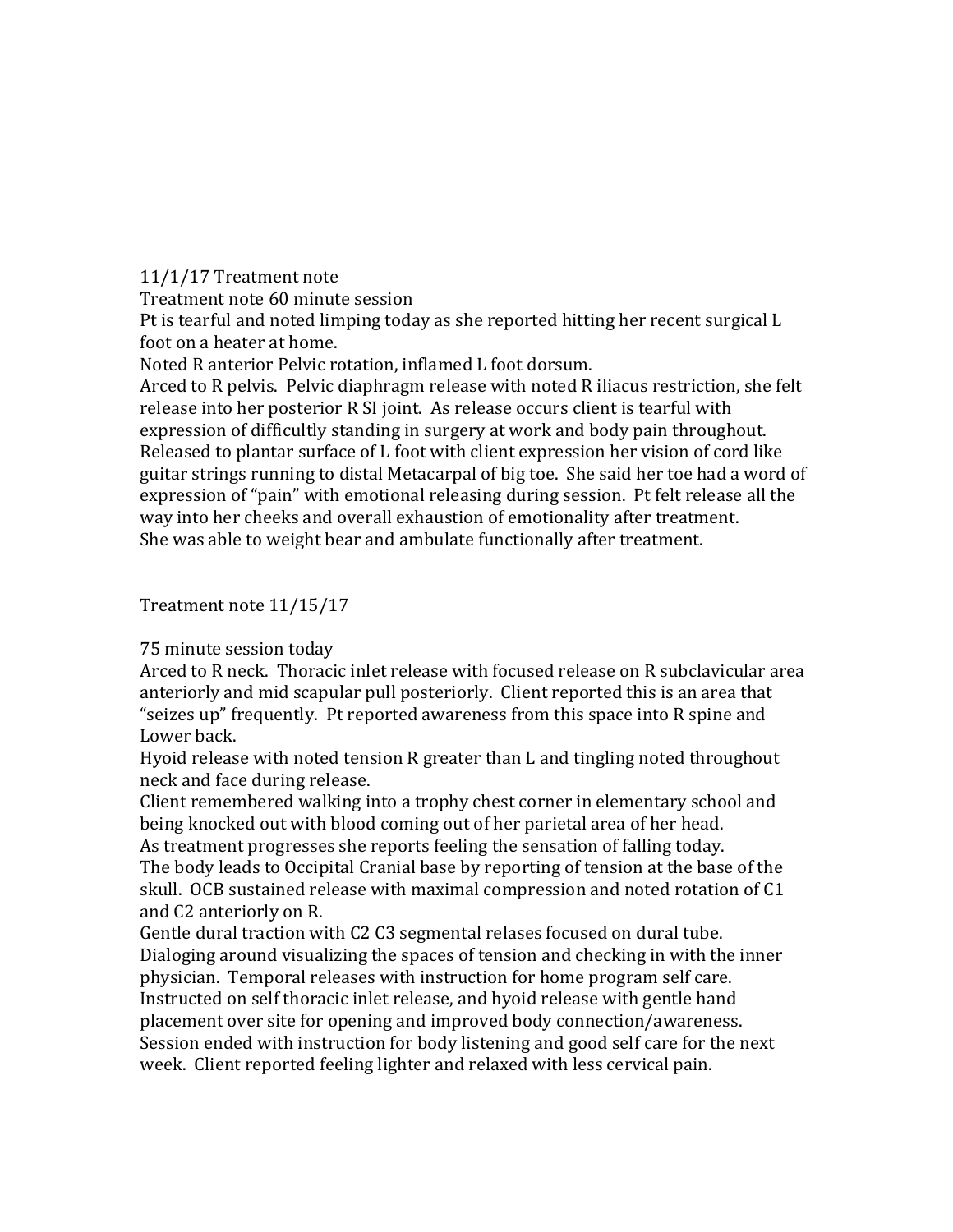Treatment Note 11/22/17 60 minute session

Client reports that she slept the whole night after last treatment and that she cant remember the last time that occurred.

Pt reports L foot feels better, she tolerated a 20 minute walk last night for the first time in 6 months. Tongue on the left side of phrenum "zings" when performing self treatment to keep the tissue from scarring. She reports increased "rawness"under her tongue iwht continued numbness from tip to  $\frac{1}{2}$  way back on tongue. Her neck is reported tighter as the caseload at work has increased this week.

Treatment began with arcing to the L shoulder/heart space. Released thoracic inlet with energetic drag to the cervical spine specifically R C3 segments. OCB sustained released with facial and head connections and dural drag into R gluteal/piriformis area and R S I Joint. Therapist then released intraorally bilateral pterygoids ,with noted restriction greater on L than R. Clilent verbalized seeing violet blue spots that expanded and contracted within her visual field corresponding with the CSR. Balancing of the system was called out for with spheno basilar decompression and temporal balancing.

Treatment Note 11/29/17 60 minute session

Client reports that her foot is feeling better with improved ability to walk. Received another steroid shot today. She noted that her jaw felt relaxed after last treatment and she did not clench for 2 days. Today is voicing significant neck and shoulder pain radiating up into the cranial base.

Also noting in R hip and low back. Emotionally feeling like she is improving with ability to awareness in response to stressful situations.

Thoracic inlet release, with noted bilateral hand warmness. Bilateral intra oral lateral ptergyoid releases. Spheno-maxillary balancing, cranial pumping with improved SQAR cranilally, OCB decompression. Client verbalized blue color shifting within her field of vision, clearing out the blackness and moving in clearer colors.

At the end of her treatment she reported feeling relaxed, pain free and that she was getting her life back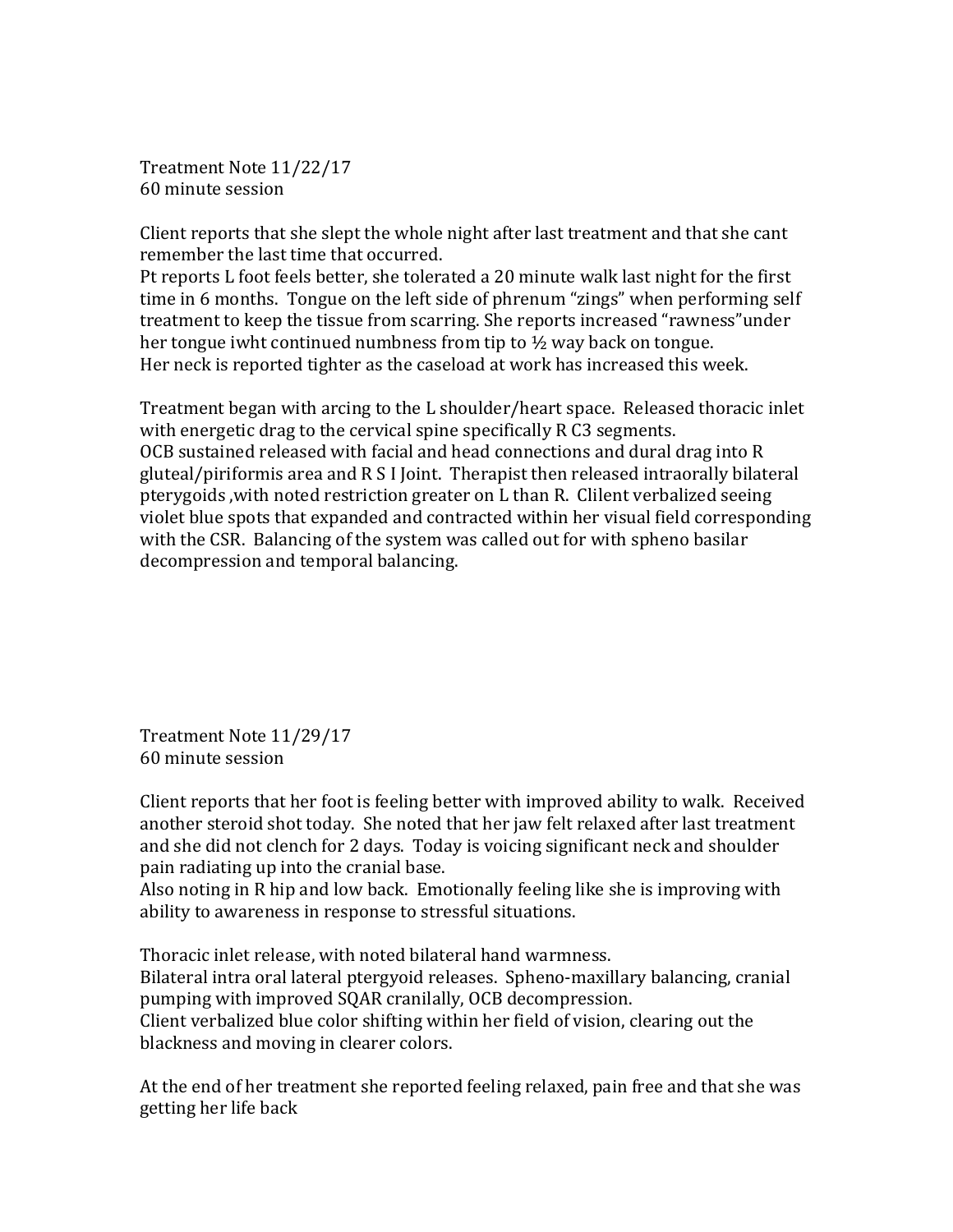Treatment note 1/10/18

Client reports work caseload increased over the holiday with resultant R neck/scapular pain due to more clients per day.

Reports joining a exercise group to work out 2-3 times per week and now able to run and squat with minimal pain.

Today notes R lower back pain and mid back pain with inhalation along with neck stiffness.

Treatment respiratory diaphragm releases, with connection to lumbar spine, L jaw and neck.

 Thoracic inlet releases with noted feeling of anxiety and emotional concerns reported over her husbands health. Intra oral releases specifically bilateral pterygoids.

Occipital Cranial Base release and sphenoid decompression. Relaxed and voiced pain relief after treatment

Treatment Note 1/19/18

60 minute session

Client reports that her SI joint feels better since last visit. She reports improved cervical spine ROM. She is able to continue to attend her exercise class with some foot pain/knots after class which she is using the Sole Mender as a technique for her home exercise program.

Tongue restriction underneath is greater on the right than left.

Thoracic inlet releases with verbalized anxiety sensation and decreased sense of ability to take a full breath.

Sub lingual releases with inferior hyoid releases produce full body awareness of anxiety symptoms and sensation in bilateral feet.

Noted decreased SQAR cranially with moderate OCB restrictions Visual colors and shapes noted per patient purple and blues in central visual field.

Treatment Note 1/31/18

60 minute session

Client reports less clenching after intra oral releases last visit. Expresses that her mouth feels more open and wider.